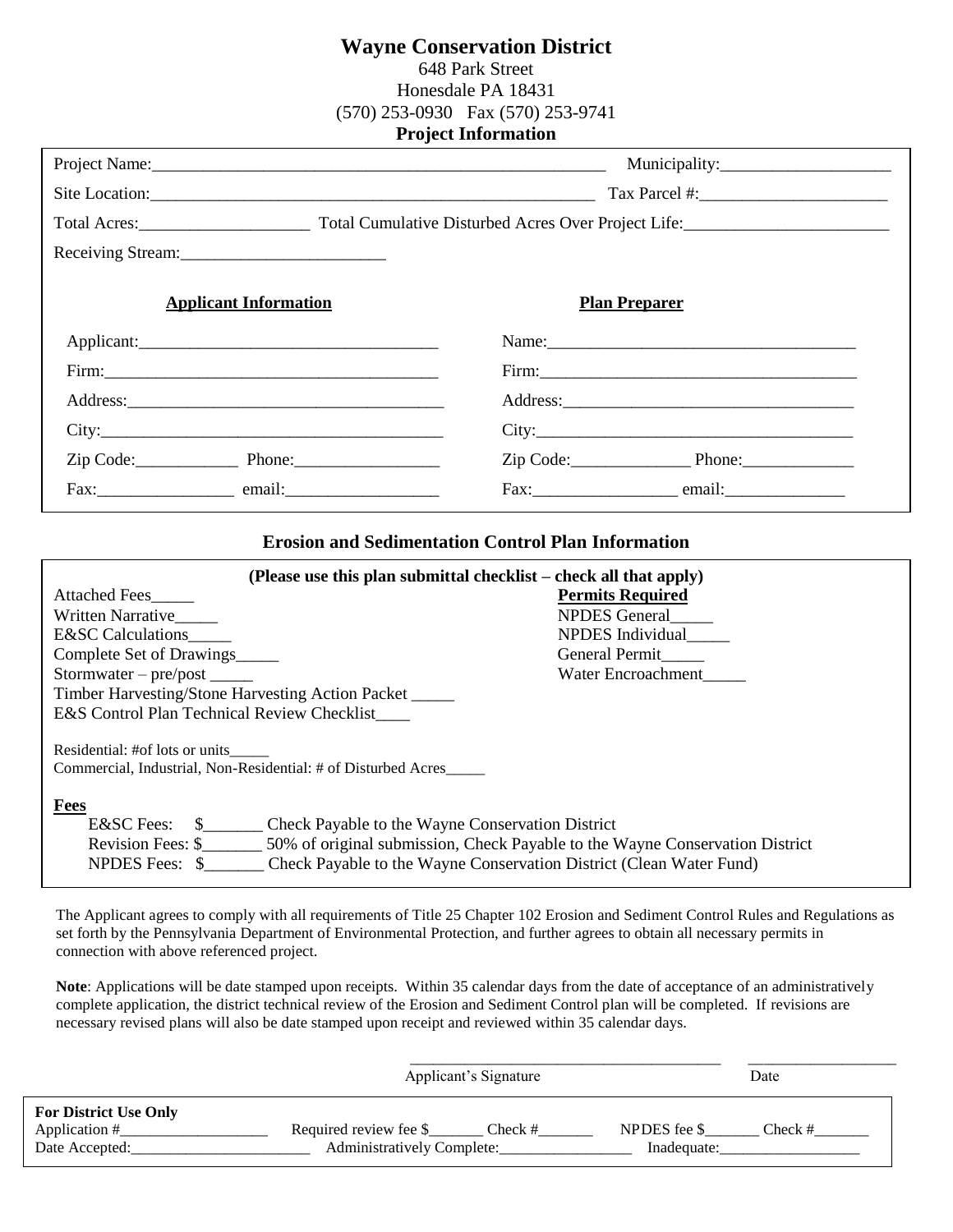## **Review Fee Schedule**

The Wayne Conservation District will charge the following fees for Erosion and Sediment Control Plan (E&SCP) reviews and NPDES Permit filing, as authorized by Act 217 – The Conservation District Law, as amended. These fees are effective **January 1, 2010**. Plans cannot be accepted for review without the appropriate fee and application form. Contact the Wayne Conservation District if assistance is required. Initial fee covers the first and second review. Any further reviews will be charged in accordance to the Plan Review Rules and Guidelines.

**Residential Development**: Initial fee of \$250.00 plus \$20.00/lot or unit

**Larger Single-Family Residential Development**: Initial fee of \$75 plus \$95/disturbed acre

**Commercial, Industrial, Institutional**: Initial fee of \$250.00 plus \$95.00/disturbed acre

**Timber Harvesting/Stone Harvesting**: Initial fee of \$50.00 plus \$15.00/disturbed acre

**Small Projects**: These projects are deemed to be less than one disturbed acre with less than 10% slopes. Initial fee of \$50.00

**General Permits**: There is no review fee for General Permits GP-1 through GP-9.

**NPDES Permit Minor Modifications**: Initial fee of \$100.00

**Other Land Developments**: These projects will be assigned to the proper category by staff and charged accordingly.

**Erosion and Sediment Control Plan Review extension approvals**: \$25.00

**Revision to approved Erosion and Sediment Control Plan:** 50% of original fee

**Third and subsequent reviews**: 50% of original fee

\*\* Disturbed acreage calculations should be actual acres disturbed during the life of the project – NO Rounding

\*\* Pre-submittal meetings are strongly encouraged

## **Permit Filing Fees**

This schedule does not include permit-filing fees. Refer to the permit application instructions for the correct filing fee and submit as a separate check.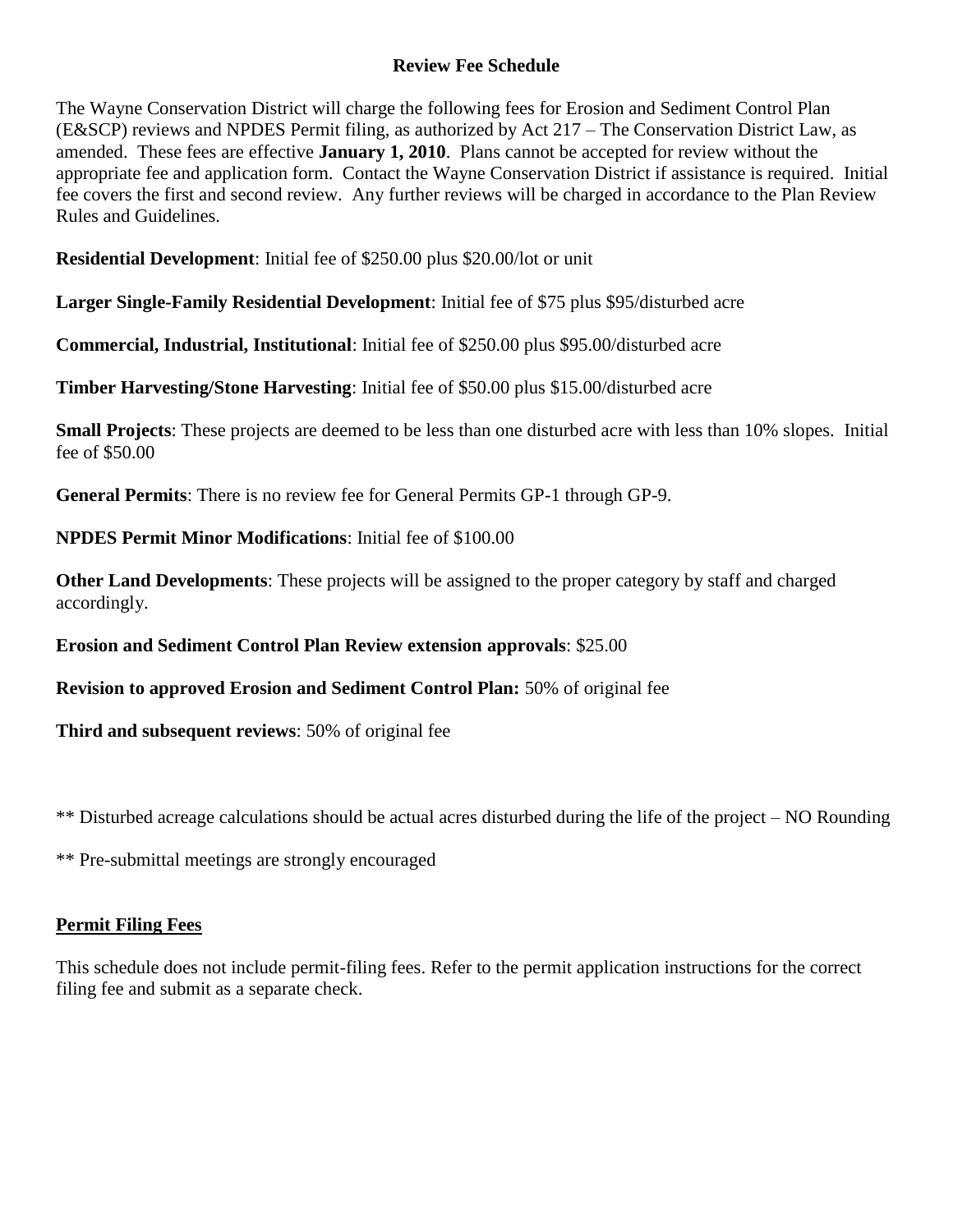## **Wayne Conservation District Erosion and Sediment Control Plan Review Rules and Guidelines**

## I. **Authority and Applicability**

 A. The Wayne Conservation District (WCD) is delegated the responsibility to administer the Commonwealth's Erosion and Sediment Control (E&SC) Program and portions of the National Pollutant Discharge Elimination System (NPDES) Program under the PA Clean Streams Law.

 The Conservation District Law (sec. 9) provides the WCD with the authority to accept the responsibility to administer programs and to collect fees for services performed.

- B. The review fees shall apply to all plans that are submitted to the WCD requesting determination of Erosion and Sediment control adequacy except as noted within these Rules and guidelines.
- C. Waiver of Fees fees will not be charged for the following submittals to the WCD:
	- 1. Projects submitted under the name of any city, borough, township, county, state department, or school district engaged in Best Management Practice (BMP) implementation projects. This exemption does not supersede DEP Title 25, Chapter 102 Erosion and Sediment Control Rules and Regulations.
- D. Agricultural Operations: Review fees shall not be applicable to agricultural operations engaged in normal farming activities, and documented in a WCD approved conservation plan. When agricultural Best Management Practices (BMP's) are to be installed and no conservation plan has been approved by the WCD or when site disturbance occurs that is not part of the approved conservation plan, such as an earth disturbance for a building, the review fee schedule is applicable.

## II. **Fees**

- A. Review Fee Schedule The WCD will charge the review fees found on the back of the E&SC Plan "Application Form", which accompanies this set of Rules and Guidelines.
- B. Terms and Conditions The following guidelines are to be utilized in determining the appropriate fee:
	- 1. Residential Developments Fees charged in this category shall be based on the initial fee plus the total number of building lots or individual units; whichever is greater. This shall include house lots, apartment units and townhouse units.
	- 2. Larger Single-Family Residential Development Fees charged in this category shall be based on the initial fee plus the total disturbed project acres. This shall include all residential development not covered by residential development (category #1 – subdivision and housing unit development) or small project E&SCP's (category #5).
	- 3. Industrial, commercial, Institutional and other Land Development Fees charged in this category shall be based on the initial fee plus the total disturbed project acres. This shall include office buildings, retail stores, restaurants, hotels/motels, manufacturing, warehouses, churches and other non-profits.
	- 4. Timber Harvesting Fees charged in this category shall be based on the initial fee plus the total number of disturbed acres.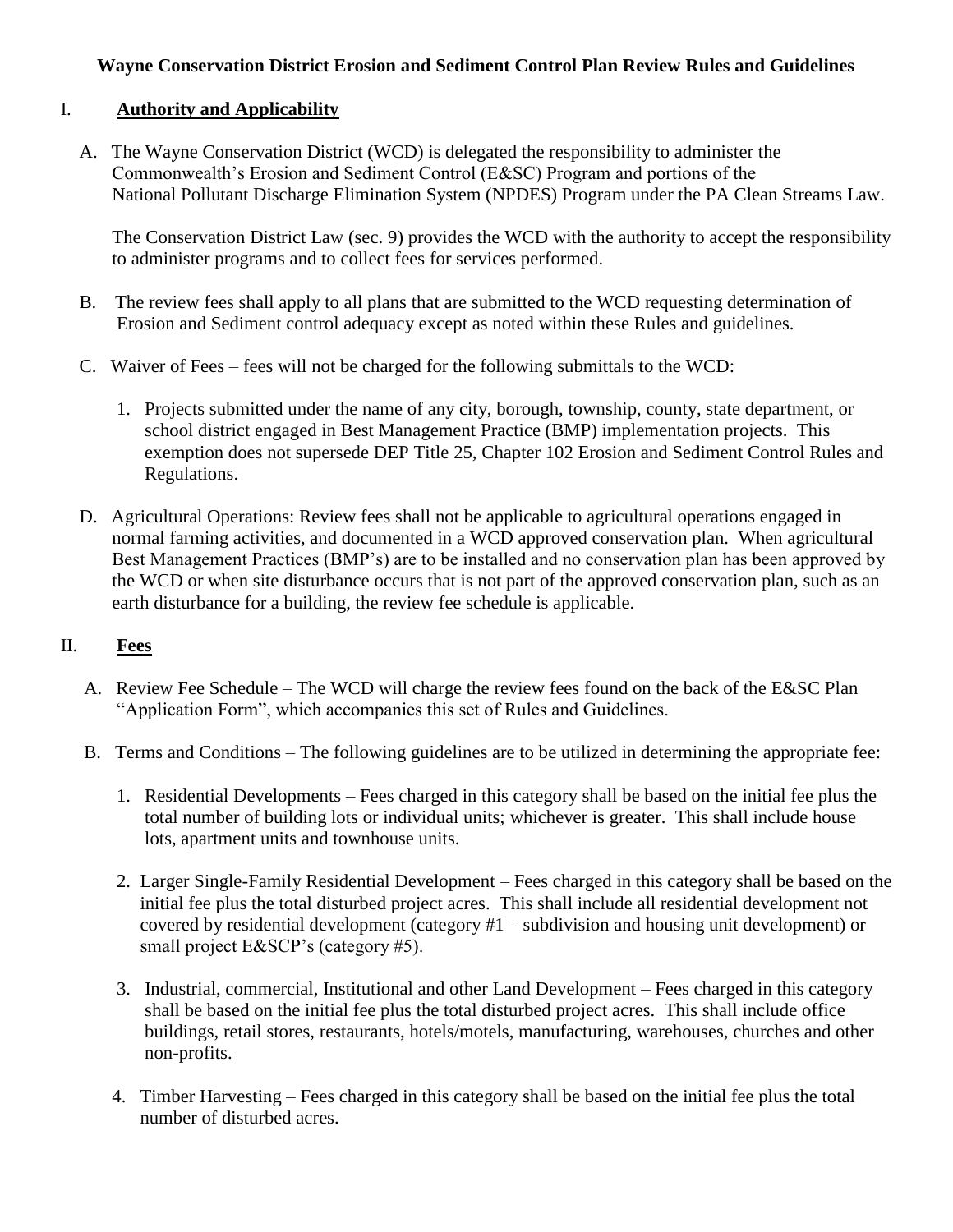- 5. Small Project E&SC Plans A \$50.00 fee will be charged for a single residential lot project of one (1) acre or less of disturbance on less than 10% slope.
- 6. Initial and Revision Submissions The review fee is intended to cover the initial and second E&SC Plan review. If after the second review the plan is not adequate and additional reviews are necessary each resubmission will be assessed a fee of 50% of the original review fee.
- 7. Phased Development Projects For phased projects, the fee shall be based on either the total disturbed acres/lots/units included in all phases of work or on the disturbed acres/lots/units within the phase that is being reviewed for immediate development. Exceptions and conditions to this are as noted below.
	- a). On phased projects where an E&SC Plan adequacy determination has been granted for the entire project and any of the phases have not been initiated within two years from the date of adequacy determination, the District reserves the right to require a new plan and upgraded controls in accordance with IIC below.
- 8. The District has no provisions for the expedited review of E&SC Plans. All reviews will be handled in the order they are received and reviewed within 35 days for initial determinations.
- C. Additional Fees the WCD reserves the right to impose additional plan review fees of 50% of the initial review fee for plan reviews in accordance with the conditions listed herein:
	- 1. When the design of an E&SC Plan, which has been submitted and reviewed, is revised to the point that the previous E&SC Plan is not applicable, the WCD shall require an additional initial plan review fee at the cost as indicated above and a 50% revision fee shall be required for each submittal after second review until adequacy has been determined.
	- 2. When the design of an E&SC Plan, which has been found adequate, is revised, the WCD shall require a revision fee of 50% of the initial plan review fee and a 50% revision fee shall be required for each submittal after second review until adequacy has been determined.
- D. Special Conditions The WCD reserves the right to adjust fees in accordance with the special conditions list herein:
	- 1. Change of project a submission of a different project on the same site shall be considered as a new project and shall be subject to a new review fee.
	- 2. Letters of adequacy issued by the WCD are valid for three (3) years form the date of issuance. Failure to initiate earth disturbance within three (3) years of the issuance of the adequate review letter will invalidate the review and require a resubmission, which is subject to an additional fee, not to exceed the review fee schedule in effect at the time of the re-submittal.

## III. **Administration**

- A. A project will be considered administratively complete and eligible for review when the WCD receives a completed application form, a check or money order made payable to the Wayne Conservation District in the amount of the appropriate fee and the drawings, narrative, etc. as required to define the proposed activity. E&SC Plan submissions shall be made directly to the WCD and not to the local municipality.
	- 1. Use of the E&S Control Plan Technical Review Checklist and Standard Worksheets 1-23, found in the current E&S Pollution Control Manual is required for plan development.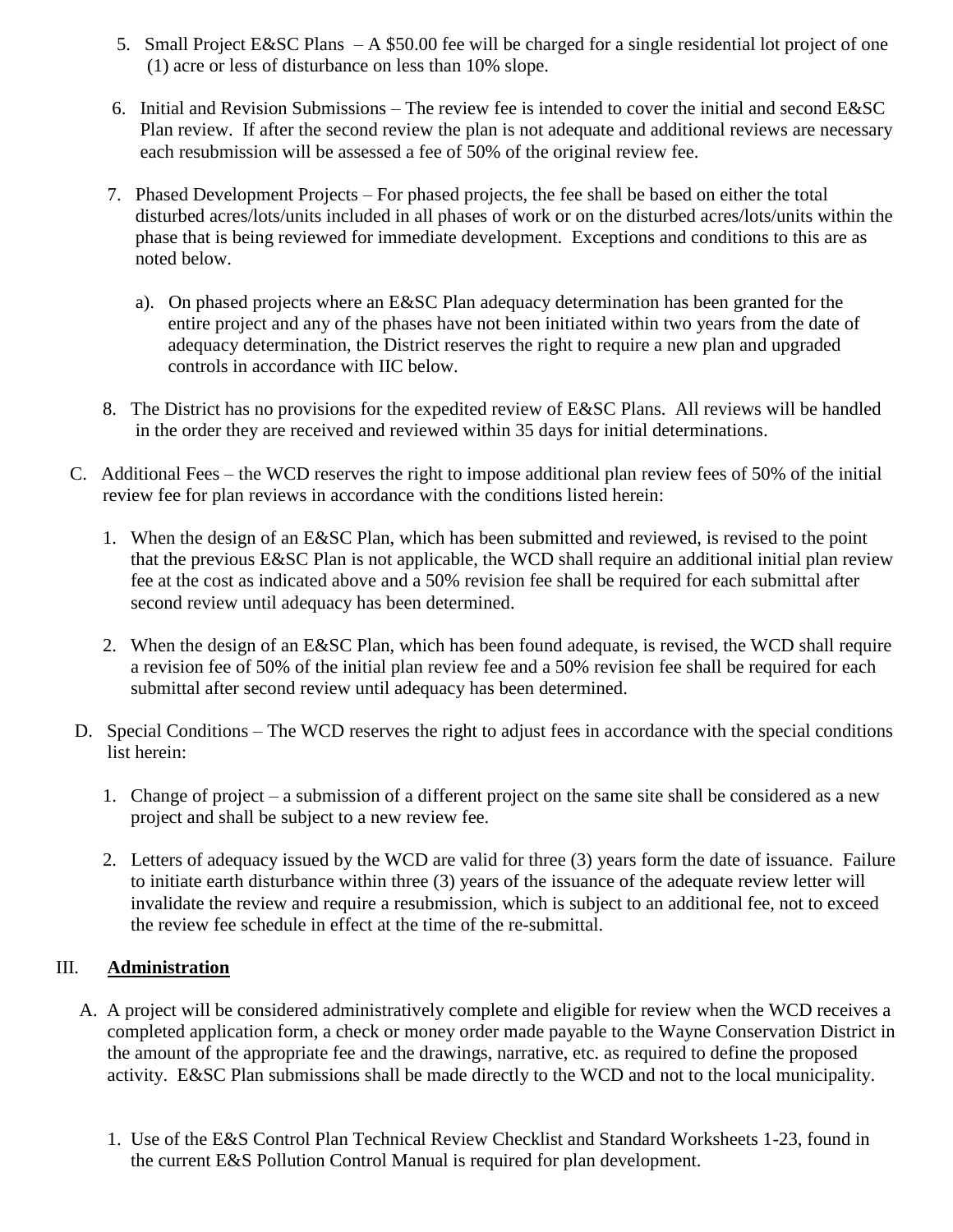- B. The WCD will review the E&SC Plan solely to determine whether it is adequate to satisfy the requirements of Title 25 PA Code subsection 102.4 (PA DEP E&SC Rules and Regulations). By determining that an E&SC Plan is adequate to meet those requirements, neither the WCD nor the County of Wayne assumes any responsibility for the implementation of the plan or the proper construction and operation of the BMP's contained in the plan. The design, structural integrity and installation of the control measures are the responsibility of the landowner and/or the earthmover. Before any construction or earth disturbance may begin, the appropriate and necessary local, state and federal permits must be secured from the agency having specific permitting authority.
- C. Construction activities proposing to disturb one (1) acre over the life of the project, are required to obtain an NPDES Permit for discharges of stormwater from construction activities. PA DEP's NPDES regulations (Title 25, Chapter 92) provide for two types of permits: 1) A General NPDES Permit 2) An Individual NPDES Permit. The applicant should contact the WCD to determine which permit is applicable and to obtain an application package. For permitted projects, three (3) checks shall be submitted with the application. The first check shall be made payable to Wayne Conservation District – Clean Water Fund in the amount of the appropriate NPDES permit administrative fee (\$500 for General or \$1500 for Individual). The second check shall be made payable to the DEP – Clean Water Fund in the amount of the \$100 per disturbed acreage (rounded to the nearest whole acre). The third check shall be made payable to the Wayne Conservation District in accordance with these Rules and Guidelines for the E&SC plan review.

## IV: **Withdrawal of Projects**

- A. Withdrawal of Projects The following requirements shall be applicable to the withdrawal of projects and request for refund of E&SC Plan review fees.
	- 1. A request for withdrawal of an E&SC Plan and refund of the submitted review fee must be in writing, stating intentions and/or reasons for the withdrawal.
	- 2. Decisions on refund will be made on a case by case basis at the discretion of the WCD Board of Directors. The WCD Board's decision shall be communicated in writing to the applicant within five (5) days of the Board's decision, made at an advertised monthly meeting.
	- 3. A minimum refund of \$25.00 will be granted if approved; higher amounts will be dependent upon stage of review.
	- 4. If the E&SC Plan review has been completed by the District prior to the request for refund, the request will be denied.
	- 5. If earth disturbance activities have been initiated on the project site, the request will be denied.

"Be it resolved this  $1<sup>st</sup>$  day of June, 2004 that the Wayne Conservation District does hereby agree to charge a fee for the review of all Erosion and Sediment Control Plans, as authorized by the Commonwealth of Pennsylvania Act #217 approved May 15, 1945, as amended," in accordance with the attached schedule of charges.

Approved by Wayne Conservation District Board of Directors May 12, 2004.

*Revised and approved by Wayne Conservation District Board of Directors January 13, 2016, effective date of revised schedule, January 13, 2016.*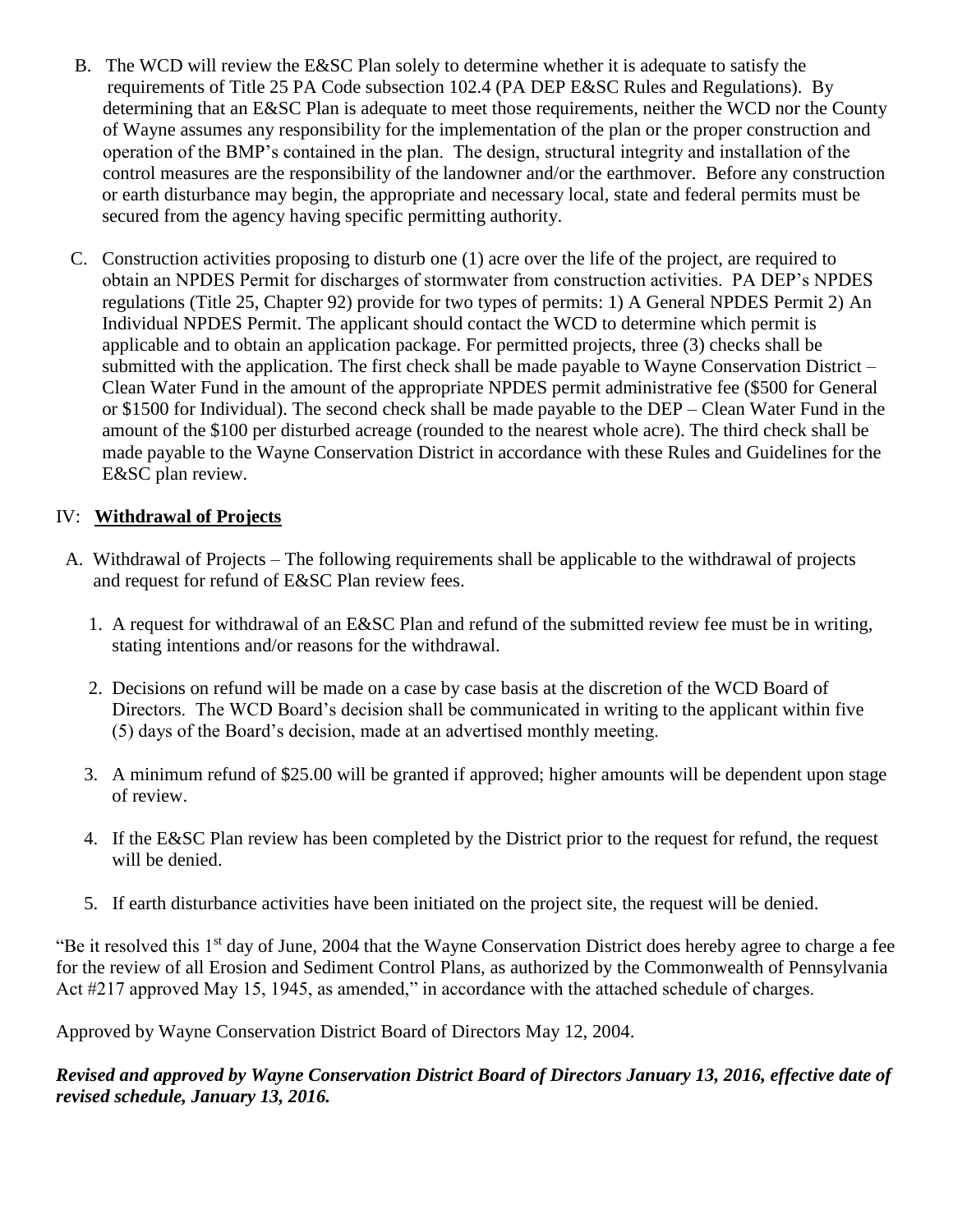# **E & S CONTROL PLAN TECHNICAL REVIEW CHECKLIST**

|  | Item Location: $D = EAS$ Drawings, $N = EAS$ Narrative, $DAN =$ Drawings and Narrative<br>Please Supply Page/Sheet Number(s) in Blank Line.<br>and techniques applicable to the size and scope of the project being designed"                                               | Check-off: $c =$ Complies, $d =$ Deficient, $na =$ Not applicable, $np =$ not provided, $p =$ provided<br>"The E&S Plan shall be prepared by a person trained and experienced in E&S control methods |                                      |  |
|--|-----------------------------------------------------------------------------------------------------------------------------------------------------------------------------------------------------------------------------------------------------------------------------|------------------------------------------------------------------------------------------------------------------------------------------------------------------------------------------------------|--------------------------------------|--|
|  |                                                                                                                                                                                                                                                                             |                                                                                                                                                                                                      |                                      |  |
|  |                                                                                                                                                                                                                                                                             | "The existing topographic features of the project site and the immediate surrounding area"                                                                                                           |                                      |  |
|  | Legible mapping<br><b>Existing contours</b><br>_________________Type of cover<br>Existing improvements, i.e. roads, buildings, utilities, etc.<br>Sufficient surrounding area<br>Complete mapping symbols legend, north arrow, and graphic scale<br>Location map, i.e. USGS |                                                                                                                                                                                                      | D<br>D<br>D<br>D<br>D<br>D<br>D or N |  |
|  | "The types, depth, slope, locations and limitations of the soils"                                                                                                                                                                                                           |                                                                                                                                                                                                      |                                      |  |
|  | Types, slopes, and locations of soil types<br>Soil type use limitations and resolutions<br><b>Example 13 Hydric soils</b>                                                                                                                                                   |                                                                                                                                                                                                      | D<br>N<br>N                          |  |
|  | "The characteristics of the earth disturbance activity, including the past, present, and<br>proposed land uses and the proposed alteration to the project site"                                                                                                             |                                                                                                                                                                                                      |                                      |  |
|  | Proposed NPDES boundary and limits of construction<br>Proposed contours/grades<br>Proposed waterways and stormwater management facilities<br>Proposed improvements, i.e., roads, buildings, utilities, etc.<br>Past, present and proposed land uses                         |                                                                                                                                                                                                      | D<br>I)<br>D<br>D<br>N               |  |
|  |                                                                                                                                                                                                                                                                             | "The volume and rate of runoff from the project area and its upstream watershed area"                                                                                                                |                                      |  |
|  | Maximum during construction drainage areas<br>Offsite drainage area(s) on USGS quadrangle map<br>Discharge analysis provided for non-surface water discharges                                                                                                               | Stream stability analysis provided for stream flows increased by 10% or more                                                                                                                         | D<br>N<br>N<br>N                     |  |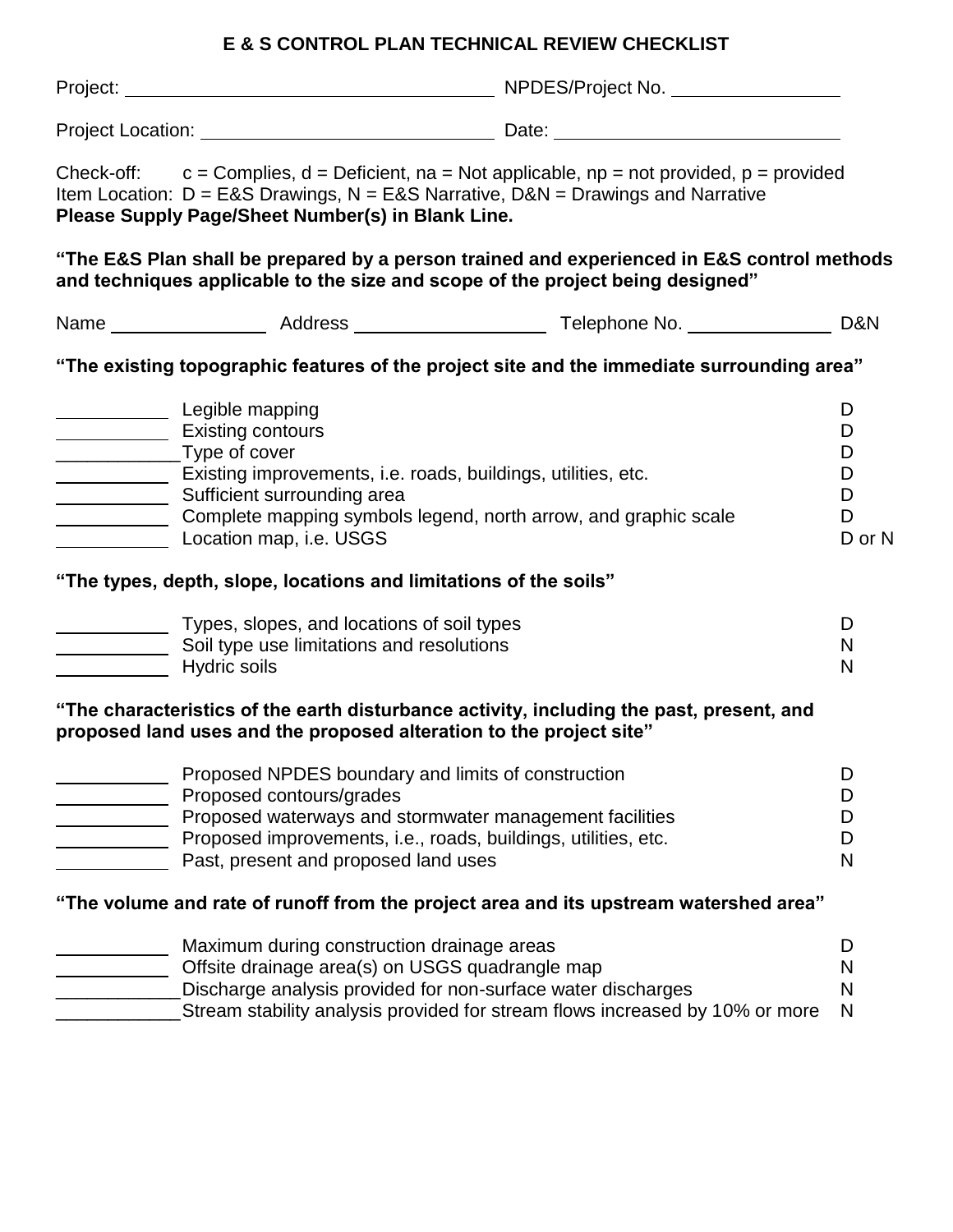**The location of all surface waters of this Commonwealth which may receive runoff within or from the project site and their classification under Chapter 93"**

| Existing streams, wetlands, floodway, etc.                |  |
|-----------------------------------------------------------|--|
| Receiving watercourses                                    |  |
| Chapter 93 classification of streams or other waterbodies |  |

**"A narrative description of the location and type of perimeter and onsite BMPs used before, during and after the earth disturbance activity"**

| Description provided in the narrative |  |
|---------------------------------------|--|
|---------------------------------------|--|

**"A sequence of BMP installation and removal in relation to the scheduling of earth disturbance activities, prior to, during and after earth disturbance activities that ensure the proper functioning of all BMPs"**

| Complete and site specific sequence of BMP installation |  |
|---------------------------------------------------------|--|
| Activities planned to limit exposed areas               |  |
| Removal of temporary BMPs                               |  |

**"Supporting calculations and measurements" and "Plan Drawings"**

|                           | <b>Stabilized Construction Entrance</b>                      |                         |                             |     |
|---------------------------|--------------------------------------------------------------|-------------------------|-----------------------------|-----|
|                           | <b>Locations Example 20</b>                                  | Complete Details        |                             | D   |
| <b>Silt Fencing</b>       |                                                              |                         |                             |     |
|                           | Locations                                                    |                         |                             | D   |
| <b>Rock Filter Outlet</b> |                                                              |                         |                             |     |
|                           |                                                              |                         |                             | D   |
| Channels                  |                                                              |                         |                             |     |
|                           | Locations _________________ Drainage Areas _____________     |                         |                             | D   |
|                           | Contours and Grades <b>Complete</b> details                  |                         |                             | D   |
|                           |                                                              |                         |                             | N   |
|                           | Protective lining calculations                               |                         |                             | N   |
| <b>Sediment Basins</b>    |                                                              |                         |                             |     |
|                           | Locations                                                    |                         |                             | D   |
|                           | Complete berm & outlet details                               |                         | <b>Cleanout information</b> |     |
| D&N                       |                                                              |                         |                             |     |
|                           | Discharge to surface waters or approved alternative          |                         |                             | D   |
|                           | Structurally sound                                           |                         |                             | D&N |
|                           | Capacity calculations _______________ Discharge calculations |                         |                             | N   |
|                           | Dewatering calculations                                      |                         |                             | N   |
| <b>Sediment Traps</b>     |                                                              |                         |                             |     |
|                           | Locations                                                    |                         |                             | D   |
|                           | Complete berm & outlet details                               |                         | <b>Cleanout information</b> |     |
| D&N                       |                                                              |                         |                             |     |
|                           | Discharge to surface waters or approved alternative          |                         |                             | D   |
|                           | Capacity information _____________ Discharge calculations    |                         |                             | N   |
| <b>Outlet Protection</b>  |                                                              |                         |                             |     |
|                           | Locations                                                    | <b>Complete Details</b> |                             | D   |
|                           | <b>Design Calculations</b>                                   |                         |                             | N   |
| <b>Inlet Protection</b>   |                                                              |                         |                             |     |
|                           | Locations                                                    | Complete Details        |                             | D   |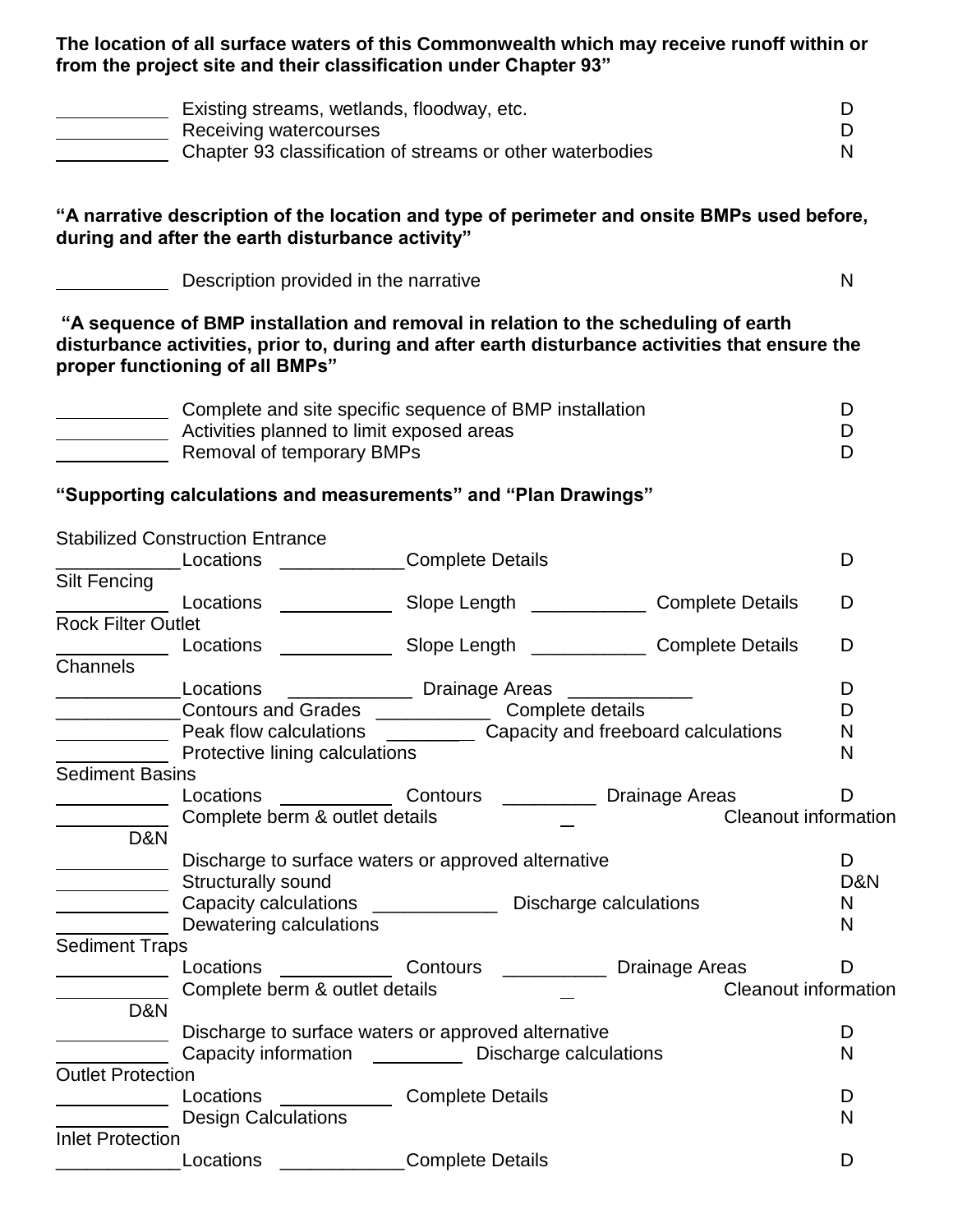| Other BMPs (specify) _____                                                                                           |                          |                                                        |                                                 |    |
|----------------------------------------------------------------------------------------------------------------------|--------------------------|--------------------------------------------------------|-------------------------------------------------|----|
|                                                                                                                      |                          | Locations ______________________                       | <b>Complete Details</b>                         | D  |
| <u> 1980 - Jan James James, president filozof (</u>                                                                  |                          | <b>Design Calculations</b>                             |                                                 | N  |
|                                                                                                                      |                          |                                                        |                                                 |    |
|                                                                                                                      |                          |                                                        |                                                 |    |
| <u> Alexandria de la contentación de la contentación de la contentación de la contentación de la contentación de</u> |                          |                                                        | Locations _____________________Complete Details | D  |
|                                                                                                                      |                          | <b>Design Calculations</b>                             |                                                 | N  |
|                                                                                                                      |                          |                                                        |                                                 |    |
|                                                                                                                      |                          | Locations ____________________                         | <b>Complete Details</b>                         | D  |
|                                                                                                                      |                          | <b>Design Calculations</b>                             |                                                 | N  |
|                                                                                                                      |                          |                                                        |                                                 |    |
| Other BMPs (specify) _____                                                                                           |                          |                                                        |                                                 |    |
|                                                                                                                      |                          | Locations _____________________                        | <b>Complete Details</b>                         | D  |
| <u> 1980 - Johann John Stone, mars eta biztanleria (</u>                                                             |                          | <b>Design Calculations</b>                             |                                                 | N  |
|                                                                                                                      |                          |                                                        |                                                 |    |
|                                                                                                                      |                          | Other BMPs (specify) _________________________________ |                                                 |    |
|                                                                                                                      |                          |                                                        | <b>Complete Details</b>                         | D  |
|                                                                                                                      |                          | <b>Design Calculations</b>                             |                                                 | N  |
| <b>Temporary Stabilization</b>                                                                                       |                          |                                                        |                                                 |    |
|                                                                                                                      |                          | Seed Lime Fertilizer Mulch                             | <b>Others</b>                                   |    |
|                                                                                                                      |                          | $\overline{\phantom{a}}$                               |                                                 | D  |
| Rates                                                                                                                | $\overline{\phantom{a}}$ |                                                        |                                                 | D  |
|                                                                                                                      |                          |                                                        |                                                 |    |
| <b>Permanent Stabilization</b>                                                                                       |                          |                                                        |                                                 |    |
|                                                                                                                      | Topsoil replacement      |                                                        |                                                 | D  |
|                                                                                                                      |                          |                                                        |                                                 |    |
|                                                                                                                      |                          | Seed Lime Fertilizer Mulch                             | <b>Others</b>                                   |    |
|                                                                                                                      |                          |                                                        |                                                 | I) |
| Rates                                                                                                                |                          |                                                        |                                                 | D  |

**"A maintenance program, which provides for the operation and maintenance of BMPs and the inspection of BMPs on a weekly basis and after each stormwater event, including the repair or replacement of BMPs to ensure effective and efficient operation. The program must provide for completion of a written report documenting each inspection and all BMP repair, or replacement and maintenance activities"**